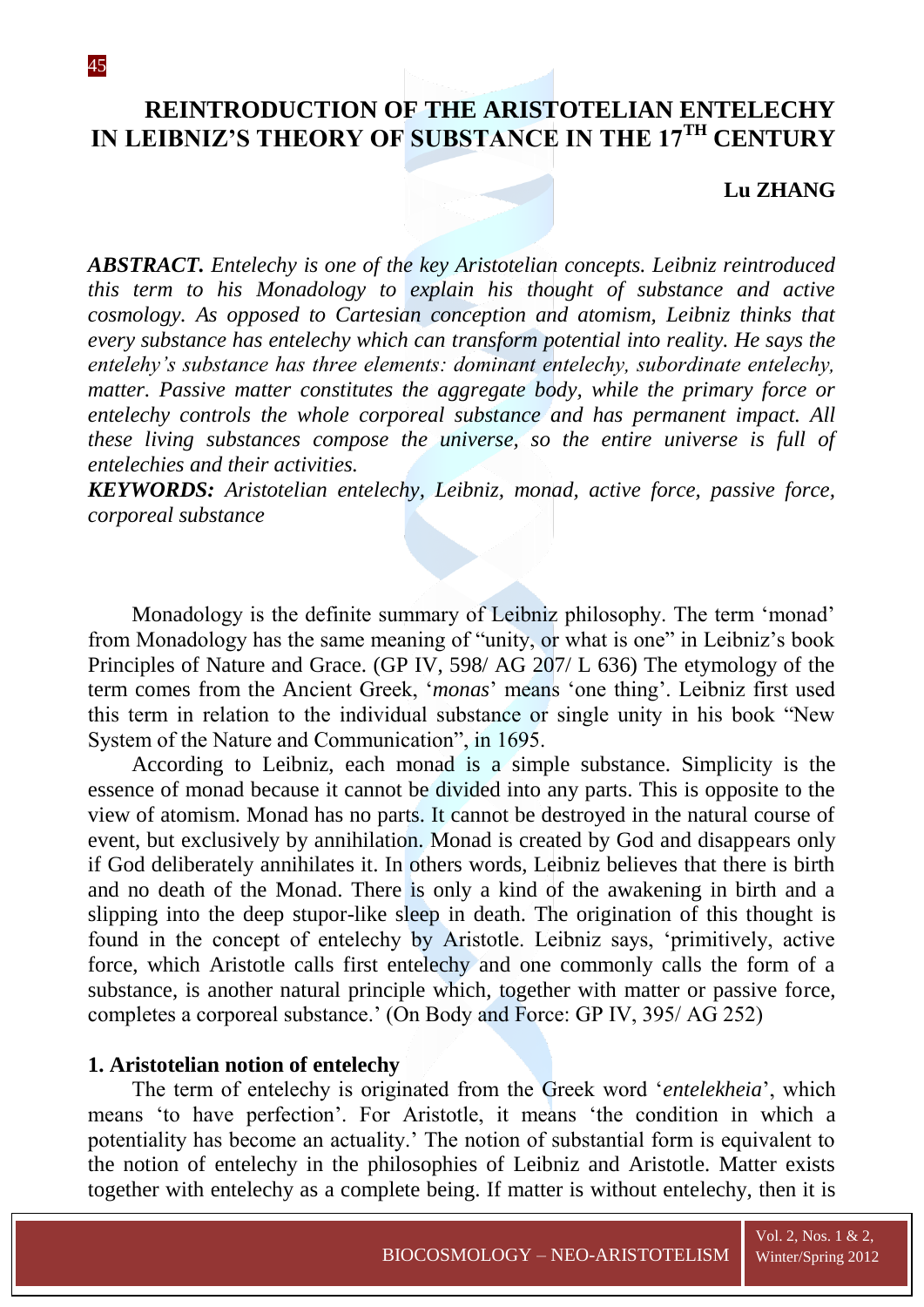only the primary matter, with bare potentiality, and it cannot be realized by itself. The concept is intimately connected with Aristotle"s distinction between matter and form, or the potential and real. He thinks that each thing is realized by making the material or element composed by a certain form. The entelechy is the essence and the actual activity. Aristotelian entelechy has the same meaning as the mind or soul in living substance in philosophical conceptions of the  $17<sup>th</sup>$  century. As the substance, matter and form, body and mind cannot be separated in Aristotelism. However, things changed in the  $17<sup>th</sup>$  century.

As for Aristotle, the entelechy has different kinds. He distinguishes first and second entelechies. The first entelechy makes the substance's ability to exhibit or become what it really is. The second entelechy is the actual exercise of the first entelechy, in its first's capacity.

In Monadology, Leibniz gives his understanding of entelechy, "[o]ne can give the name "entelechy" to all simple substances or created monads entelechies, because they have in themselves a certain perfection (*echousi to enteles*); there is a sufficiency (*autarkeia*) that makes them to sources of their internal actions, and, so to speak, incorporeal automata."(§18: GP VI, 609-10/ AG 215/ L 644)

Leibniz thinks that all monads are self-sufficient and spontaneous, and possess a degree of perfection that characterizes the entelechy.<sup>1</sup> Leibniz considers that all nature is full of entelechies, while Descartes claims that just human soul has the substantial form or entelechy. He says, "[t]here is reason to think that there is an infinite of souls, or to speak more generally, of primary entelechies, which have something analogous to perception and appetite, and that all of them are souls and always remain substantial forms of bodies."(New Essay, 3.6.24: A VI vi, 318/GP V, 297/ RB 318)

All substances in the nature possess organic bodies and share the basic qualities of perception and appetite, but they differ according to the degree of distinctness of their perception. This hierarchy can also be described in terms of a hierarchy of primitive active forces.

Leibniz"s primitive force and derivative force correspond to the Aristotelian first entelechy and second entelechy. According to Leibniz, the primary or first entelechy is the soul and the derivative or secondary entelechy is "involved in the conception of conatus, and of force and impetus."(New Essay, 2.22.11: A VI vi, 216/GP V, 200/ RB 216) The primary force is the dominant entelechy having permanent effect on the monad or substance.

In the Theodicy Leibniz gives his public admission of the same meaning of the terms "entelechy", "soul", "mind" and "substantial form" in his thought. But Leibniz never admits primary matter in public. Although his monad is always interpreted as the Cartesian soul-like substance, he never diminishes the existence of the body. He says that each living animal, plant and other corporeal substance have the entelechy. Primary matter is the foundation upon which is built the body to which the entelechy necessary relates. If there is the body from which the soul or entelechy is never

**.** 

Vol. 2, Nos. 1 & 2,

<sup>&</sup>lt;sup>1</sup> See Theodicy, §87; GP VI, 150/H 170; Monadology, §48: GP VI, 615/ AG 219/ L 647.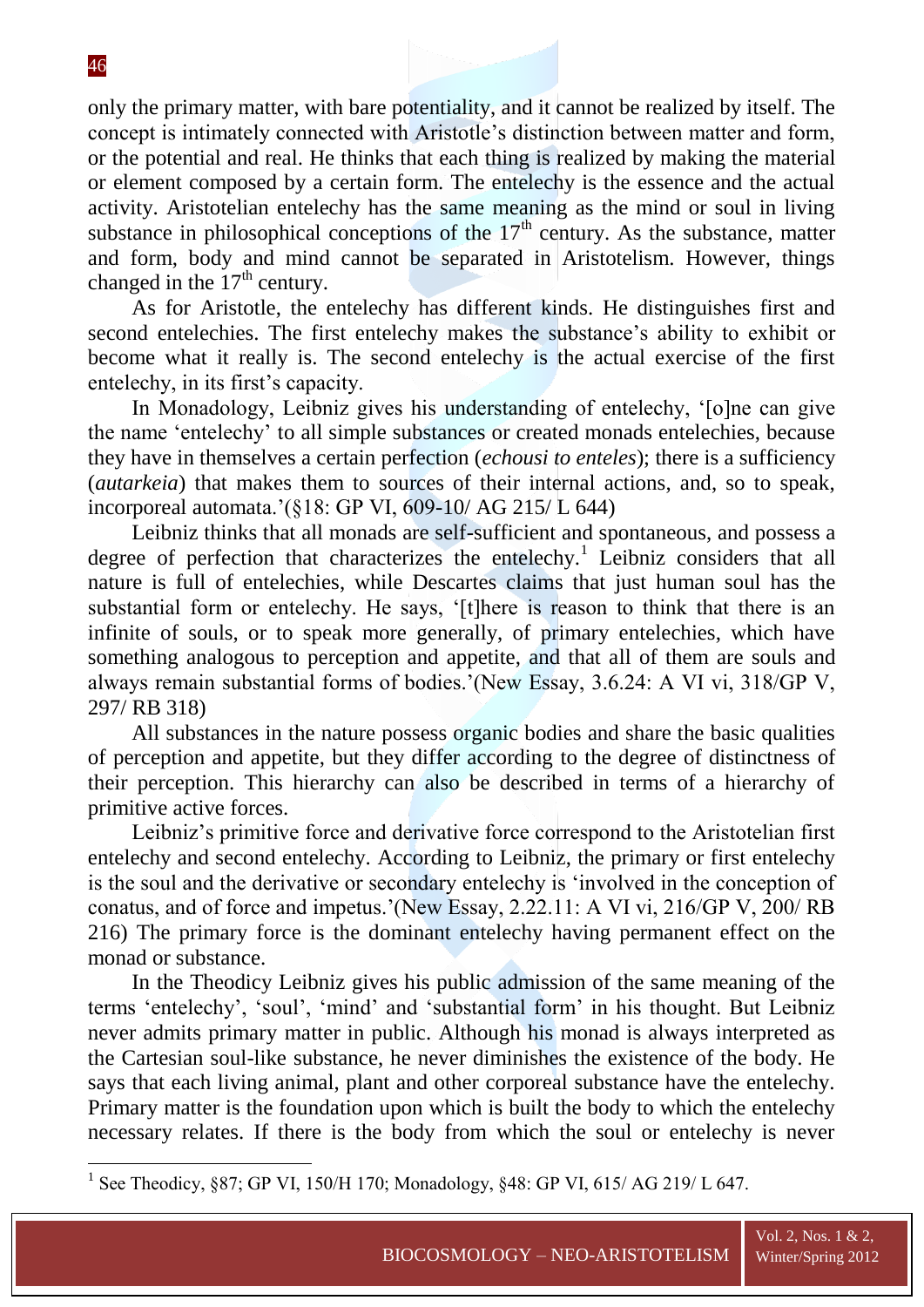separated, then there must be primary matter as well. Leibniz uses the term entelechy in order to show that his notion is more close to the philosophy of Aristotle than to Plato and Descartes.

#### **2. Against atomism**

Leibniz shows his antagonism in his early writings. He says "a material thing cannot simultaneously be material and perfectly indivisible" (GP IV, 478-9/ AG 139/ L 454). Once the material atom is indivisible, it should face the problem of being integrated into the unity, which is how to explain that they conjoin together. In the contrast, if the material atom is not truly indivisible, given it has extension, it should face the problem of being split into further parts. If so, it cannot be understood as the simple substance and the true element of nature.

Once the entelechy comes into the atom, they become one and unsplittable whole, independently of the size and place. There seem to be elements, i.e., indestructible bodies, because there is a mind in them." (A VI iii, 521) In some aspects, we can still call a monad "an ideal atom". It still has body but it cannot be split into further parts.

#### **3. Differences with Descartes**

As for Descartes, his position is that body and mind are different and separated substances. On the contrary, Leibniz believed that the entelechy is never separated from the body. And there is no co-existence of the entelechy with the body. Entelechies exist only together with the body, exercising permanent principles of the substances' action.

Leibniz does not admit the idea of Descartes. He says that the mind or entelechy is the true substance, and that entelechy integrates body and mind. Precisely the dominant entelechy turns the aggregate of substance into the organic body within the indivisible corporeal substance. C. D. Broad explains, "the substantial form makes the whole composed of itself and the machine which it animates into a single natural psycho-physical unit'. $\frac{1}{1}$ 

Body has extension. For living creatures, body cannot exist without mind or entelechy, the point with which Descartes disagrees. Descartes argues that mind and body are distinct substances from each other, capable of existing independently of one another. He also assumes that the mind could separate completely from its extended body, when the individual dies. Descartes has another idea that just mind (rational human mind) is the indivisible substance, animal and plant do not have mind.

For Leibniz, the soul or mind together with the organic body comprises the indivisible unit which is not destroyed even by death. All living creatures have the entelechy (the substantial form). Both rational and non-rational creatures have the soul-like substantial form, the latter capable only of insensible confused perception and appetites.

## 47

**.** 

<sup>&</sup>lt;sup>1</sup> C. D. Broad (1975). Leibniz: an introduction, Cambridge: Cambridge University Press. P.78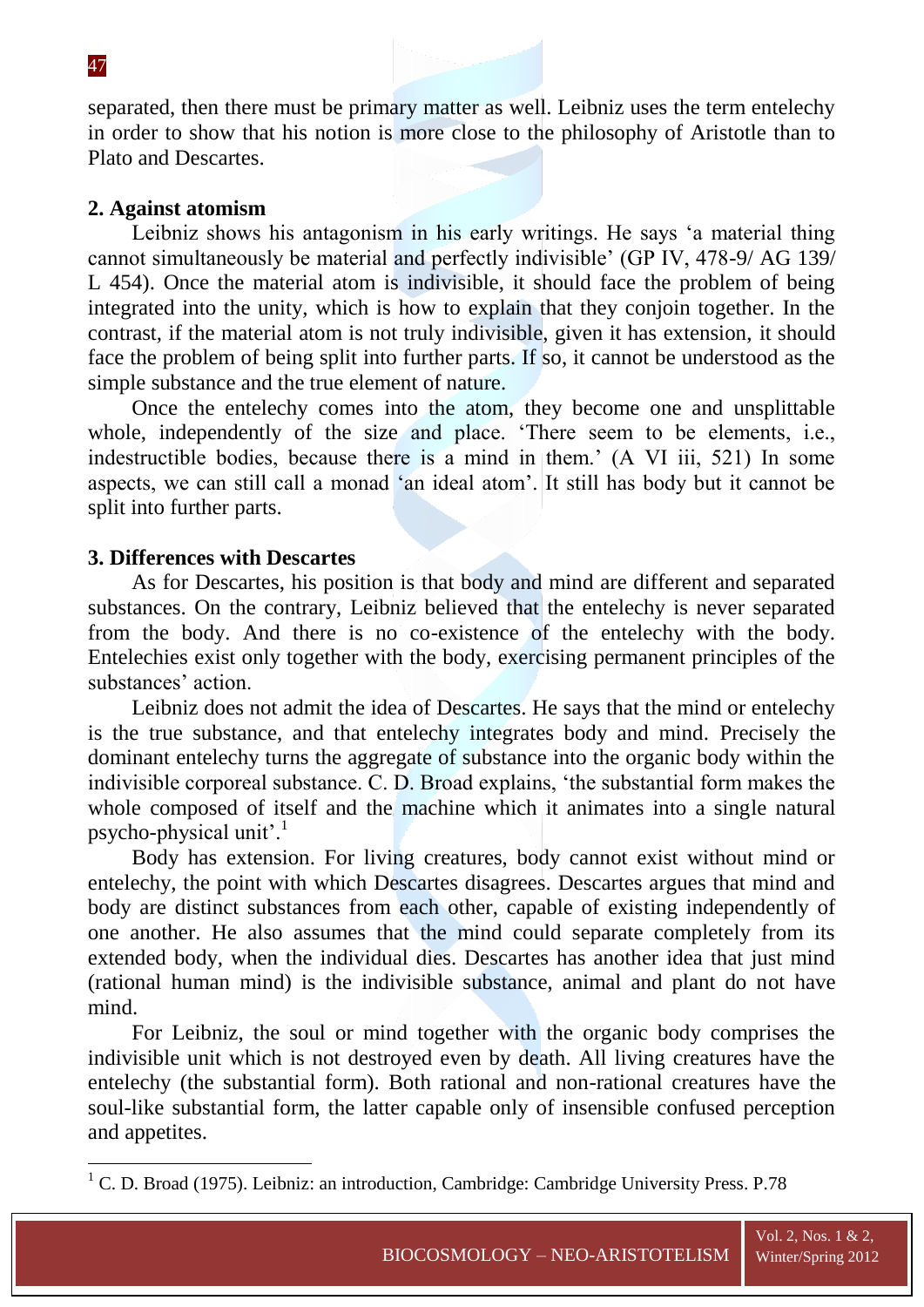**.** 

## **4. The structure of Leibniz's substance**

Leibniz says, "I arrange in the monad or the simple substance, complete with an entelechy, only one primary passive force which is related to the whole mass of the organic body… I therefore distinguish: (1) the primary entelechy or soul; (2) primary matter or primitive passive power; (3) the monad completed by these two;…(To De Volder, 20 June 1703: GP II, 252/ AG 177/ L 530)

Also in the Correspondence with De Volder, Leibniz has placed primary matter together with the soul or entelechy in the monad. Thus, we can conclude that according to Leibniz, the animal-like corporeal substance as a soul or entelechy (together with a primary matter, as well as the subordinate monads) makes up its organic, secondary matter body.<sup>1</sup>

In the 1702 paper *On body and Force, Against the Cartesians*, Leibniz says, "Properly speaking, passive force [vis] constitutes matter or mass [*massa*], and active force constitutes entelechy or form" (GP IV, 395/ AG 252) The active and the passive are as the two sides of the same coin. In his letter to Bernoulli Leibniz writes, "what is incomplete for me here? I respond: it is the passive without active, and the active without passive.'(20/30 September 1698: GM III, 542/ AG 167) The same is the relation of entelechy with matter. The (active) entelechy and passive matter cannot exist without each other. And the complete substance cannot have completion without any one of them. 'Along with the entelechy, I don't put anything into the monad or the complete simple substance, but the primitive passive force. To De Volder, 20 June 1703: GP II, 252/ AG 177) Obviously, here Leibniz says that the entelechy should be the dominant entelechy, and the matter should be the primary passive matter. What is the primary matter? Leibniz gives his answer (in the letter to Bernoulli), 'that which is merely passive, and separated from souls and forms' (To Bernoulli, 20/30 1698: GM III, 541/ AG 167)

In my opinion, according to Leibniz, the dominant entelechy is responsible for the whole mass of the organic body. The organic body is constituted by secondary matter. Leibniz calls the animal or living substance *per se*, comprising primary matter together with the substantial from.

But where are the places of subordinate entelechies and secondary matter? Leibniz says, "the remaining subordinate monads placed in the organs do not constitute a part of the substance, but yet they are immediately required for it, and they come together with the primary monad to make the organic corporeal substance, or the animal or plant" (to De Volder, 20 June 1703: GP II, 252/ AG 177/ L 530) We can conclude from these words that since matter, both primary matter or secondary matter, is homogenous, Leibniz just concerns the relations of the dominant entelechy and subordinate entelechies.

Leibniz denies the interaction between different monads. One entelechy and one primary matter make the complete monad. At the same time, there is no interaction between entelechies.

Vol. 2, Nos. 1 & 2,

<sup>&</sup>lt;sup>1</sup> See To De Volder, 20 June 1703: GP II, 252/ AG 177/ L 530.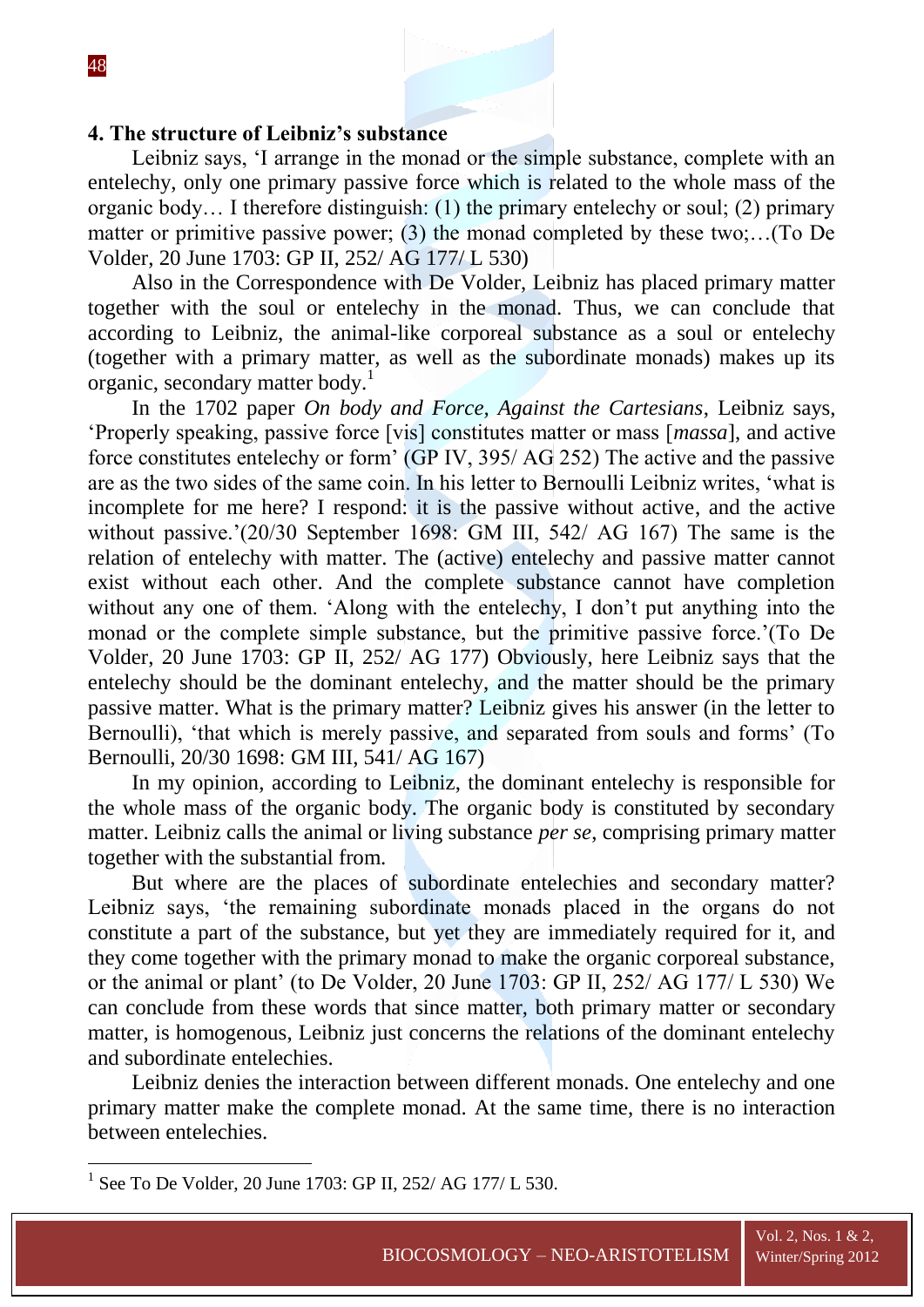"I arrange in the monad or the simple substance, complete with an entelechy only one primitive passive force which is related to the whole mass of the organic body." (GP II, 252/ AG 177/ L 530)

The same primary matter as completed with the dominant entelechy and incorporated into the organic body, it is treated therein as the secondary matter. In other words, the primary matter that is completed with the dominant entelechy is itself completed by the existence of innumerable subordinate entelechies. The completion of primary matter is achieved through both the dominant and the subordinate entelechies. The introduction of subordinate entelechies brings about the aggregation of secondary matter. Thus, the created primary matter is completed by the plurality of subordinate entelechies. When an entelechy becomes the dominate one, it begins to guide the organic body"s life activity.

So the complete living corporeal substance is constituted by the dominant entelechy, subordinate entelechies, primary and secondary matter. Both primary and secondary matters are essentially the same, completing the entelechy.

The relation of these three is special. The entelechies in secondary matter (that is body) are active and presumably do not participate in the completion the dominant entelechy whose body they partially comprise. These subordinate entelechies do not "flow into other entelechies and substances". They are involved in the completion of the dominant entelechy, but only indirectly, because they are required for the completion of the primary matter, which directly completes the entelechy. The primary matter is in part completed by the presence in it of the subordinate entelechies, so as to make up the organic body.

## **5. The significance of re-introduction of Aristotelian entelechy in Leibniz monad in the 17th century**

Leibniz re-uses the notion of Aristotle"s entelechy in his conception of monad that is basically used in the construction of his main theory of substance. The latter had a great superiority in the  $17<sup>th</sup>$  century. Synchronously, mechanism became popular and formed the mainstream philosophy of this time. Therefore, everything, including living animal and plant and human being were compared to machines. The belief was that the entire natural world is functioned in accordance with the mechanic laws. However, as history shows, the mechanic doctrines have brought about some global problems and led humankind to some dangerous states of being. First of all, they ignore the active and living essence of the universe.

Leibniz has realized the difficulties of mechanism and, to withstand them, – he found the solutions in the Aristotelian theory. Firstly, he re-introduces the Aristotelian term entelechy to his Monadology, and he advocates that we should return to the philosophy of Aristotle, which is the right way to get truth. Therefore, following the trajectory of the development of Aristotle"s philosophy (and the forms of neo-Aristotelism, including Biocosmology), we might find out a way for the wellbeing future of mankind.